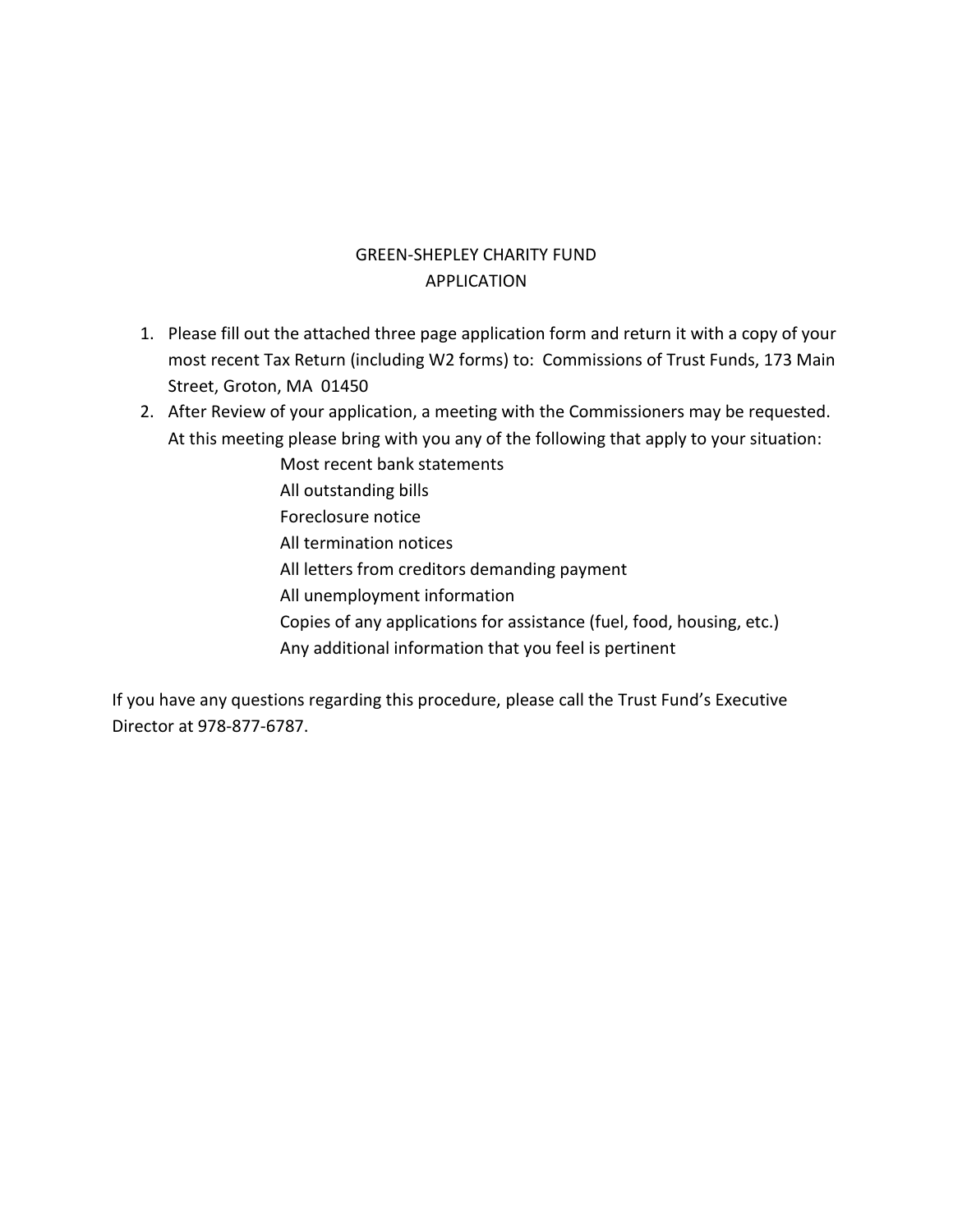## Town of Groton Commissioners of Trust Funds Green and Shepley Trust Funds Application

|                         | Name <u> Example 10</u> SS# SS# 2018 Date of Birth 2018                                             |
|-------------------------|-----------------------------------------------------------------------------------------------------|
|                         |                                                                                                     |
|                         |                                                                                                     |
|                         | Occupation_________________________Employer________________________Telephone_______________________ |
|                         | Years Employed________________                                                                      |
|                         |                                                                                                     |
|                         |                                                                                                     |
|                         | Income(please include all assistance/rental/support) ____________________________                   |
|                         |                                                                                                     |
|                         |                                                                                                     |
|                         |                                                                                                     |
|                         |                                                                                                     |
|                         |                                                                                                     |
|                         |                                                                                                     |
|                         | _Telephone_____________________                                                                     |
|                         |                                                                                                     |
| Children                |                                                                                                     |
|                         | SS#___________________                                                                              |
|                         |                                                                                                     |
|                         |                                                                                                     |
|                         |                                                                                                     |
| <b>Other Dependents</b> |                                                                                                     |
|                         |                                                                                                     |
|                         |                                                                                                     |
|                         |                                                                                                     |
|                         |                                                                                                     |

Is there anyone else who has been or can you give assistance\_\_\_\_\_\_\_\_\_\_\_\_\_\_\_\_\_\_\_\_\_\_\_\_\_\_\_\_